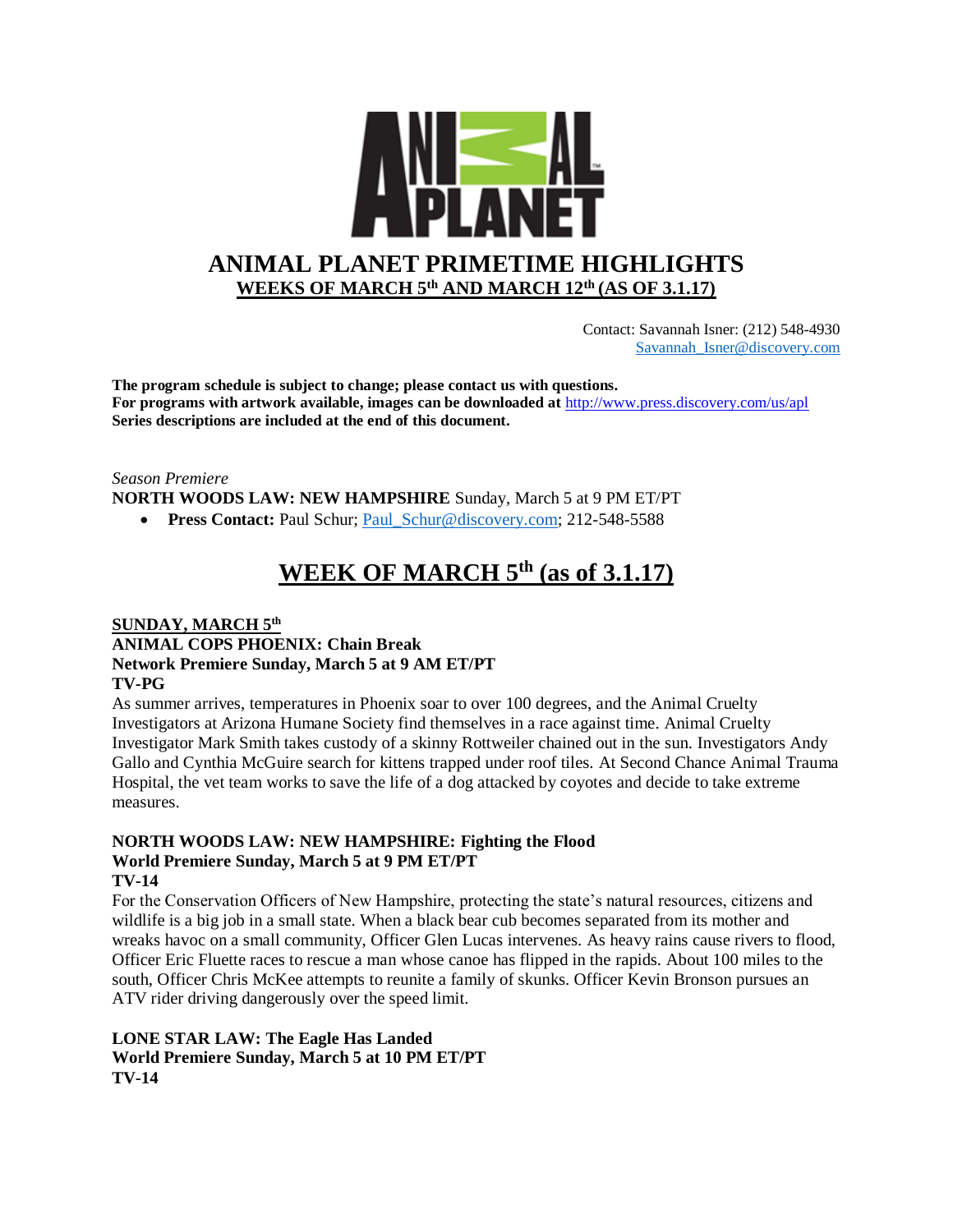Game Wardens patrolling Canton Trades Days get a hot tip about someone attempting to sell illegal alligator parts, so they set up a buy-and-bust operation to catch the unlawful seller. Out on Lake Lewisville, a party's in full swing, and Game Wardens conducting water safety checks encounter many intoxicated boaters. An injured bald eagle near Dallas needs to be examined for possible foul play. Game Wardens on the Gulf Coast respond to a tip about an angler keeping a cooler full of undersized fish.

## **SATURDAY, MARCH 11th**

#### **DR. JEFF: ROCKY MOUNTAIN VET: Friends for Life World Premiere Saturday, March 11 at 9 PM ET/PT TV-PG**

Dr. Jeff and Dr. Petra battle to save a German Shepherd's broken elbow and get him back to his worried owner, a disabled war veteran. When a family's cat arrives with a swollen bladder, Dr. Jeff must perform difficult surgery to save its life. Dr. Baier and Hector treat exotic birds rescued by a wildlife sanctuary.

### **THE ZOO: Moving Day World Premiere Saturday, March 11 at 10 PM ET/PT TV-PG**

Clyde, the Bronx Zoo's huge male sea lion, is in a rut and has only one thing on his mind. With mating season in full swing, the staff needs to move the younger males before Clyde gets territorial. The veterinary team must exercise its ingenuity to repair a flamingo's broken ankle before he can rejoin the flock. A mammal keeper has to step out of her comfort zone when learning to feed a giant African rock python.

# **WEEK OF MARCH 12th (as of 3.1.17)**

## **SUNDAY, MARCH 12th ANIMAL COPS PHOENIX: Puppies in a Pipe Network Premiere Sunday, MARCH 12 at 9 AM ET/PT TV-PG**

Animal Cruelty Investigators Cynthia McGuire and Andy Gallo must rescue a mother and her nine puppies from a storm drain before the rain arrives. Investigator Mark Smith seizes a neglected dog with a bad leg injury from an abandoned house. Ruthie Jesus rushes a mother and her three kittens found in a trash can to Second Chance Animal Trauma Hospital where they get life-saving operations.

### **NORTH WOODS LAW: NEW HAMPSHIRE: Alligator Showdown World Premiere Sunday, March 12 at 9 PM ET/PT TV-14**

Officers Bill Boudreau and Eric Hannett investigate one of the strangest cases of their careers: a man raising alligators in the attic of his home. Biologists Mike Marchand and Brendan Clifford track, and attempt to capture, a venomous timber rattlesnake. In Sugar Hill, Officer Bob Mancini and his K-9 partner, Ruger, follow up on an anonymous tip in their pursuit of a habitual offender. As night falls over the White Mountains, Officers Glen Lucas and Eric Fluette ascend into the darkness to rescue a lost group of hikers.

## **LONE STAR LAW: Run and You're Done World Premiere Sunday, March 12 at 10 PM ET/PT TV-14**

Dove season, a popular tradition in Texas, is the start of hunting season. All over the state, Game Wardens head out to patrol making sure hunters don't take more than the bag limit. Along Galveston Bay, Game Warden Provaznik saves spawning flounder from an unethical angler. A dog owner who thinks a